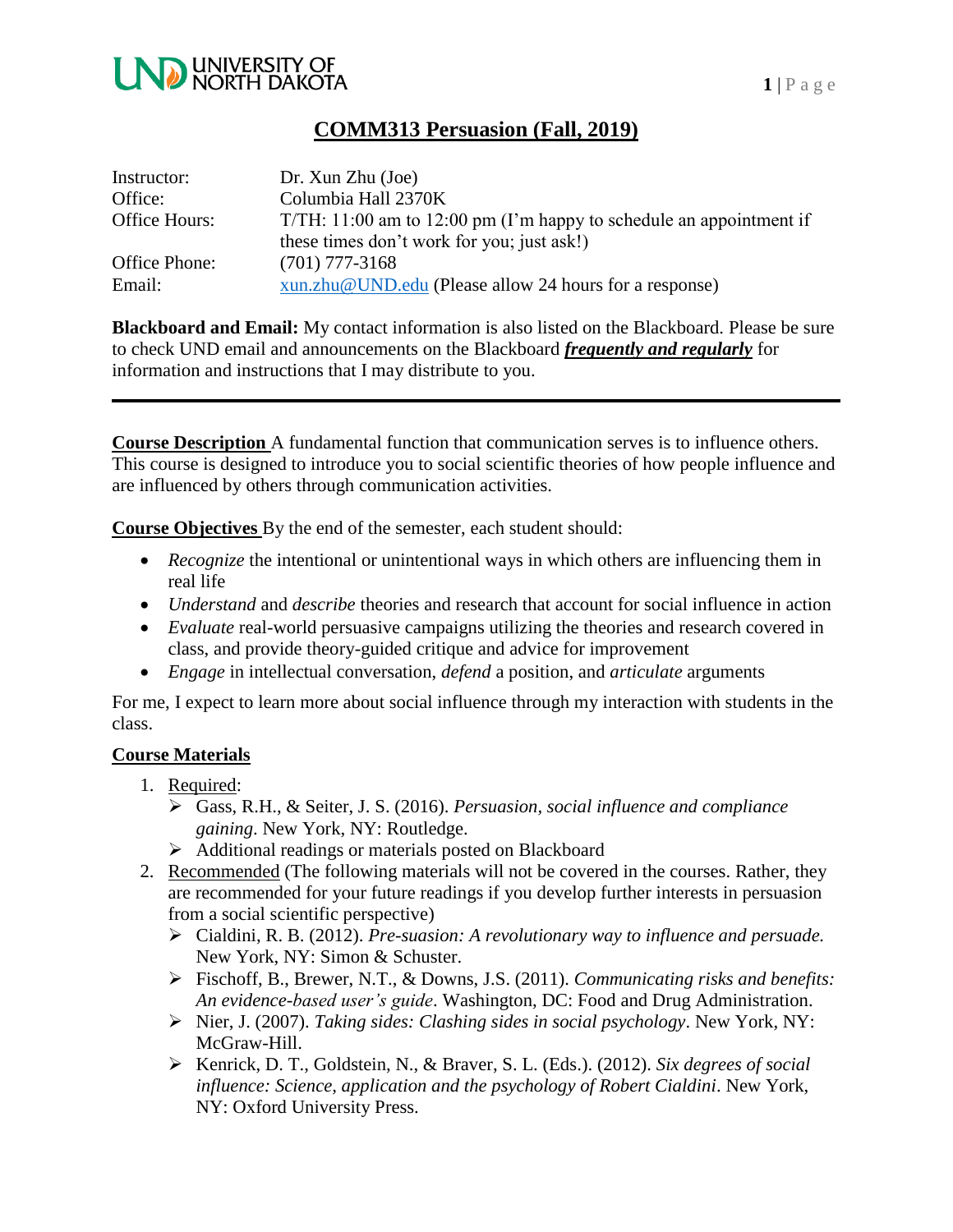

#### **Course Assessment**

| <b>Grade Composition</b>              |                          |               |               |  |  |  |
|---------------------------------------|--------------------------|---------------|---------------|--|--|--|
| <b>Assignments</b>                    | <b>Opportunities</b>     | <b>Points</b> | $\frac{6}{6}$ |  |  |  |
| <b>Plagiarism Training</b>            | One opportunity          |               |               |  |  |  |
| <b>Class Participation</b>            | Each class               | 200           | 20%           |  |  |  |
| <b>Discussion Leader</b>              | One opportunity          | 50            | 5%            |  |  |  |
| <b>Student-Created Test Questions</b> | Each week                | 150           | 15%           |  |  |  |
| Assignments and Presentation          | Three assignments        | 400           | 40%           |  |  |  |
| Exams                                 | Two exams (100 pts each) | 200           | 20%           |  |  |  |
| <b>TOTAL</b>                          |                          | 1000          | 100%          |  |  |  |

Final grades will be computed based on the following point totals:

 $A = 900 - 1000$  pts  $B = 800 - 899$  pts  $C = 700 - 799$  pts  $D = 600 - 699$  pts  $F = 599$  pts or below

*Note:* I do not round grades up on either individual assignments or final grades. This decision is precisely due to the difficulties of drawing a line (e.g., Why is it legitimate to round up 89.9% to 90% but not bump 89.8% to 90%?).

**Course Assignments** The following description presents a belief introduction to assignments and an exam required for this course. The specific description for each of them will be detailed throughout the class.

**Plagiarism training module.** Department of Communication at the UND is committed to promoting scholarly integrity. To help you achieve that goal, you will be asked complete (or verify that you have previously completed) training in how to avoid plagiarism. You can complete this training by logging onto [www.indiana.edu/~academy/firstPrinciples/index.html.](http://www.indiana.edu/~academy/firstPrinciples/index.html) You are required to complete this training even if you may have received other plagiarism training. Once completed, please upload the completion certificate to the course's Blackboard site. Completion of this training will be necessary to pass the course. That is, failure to document that you have completed the training will result in the grade of Incomplete (unless you are earning a D or F; those grades will be posted). Completion of the training will not affect your total score in the course. Upon the completion of the plagiarism training module, you must understand that there is no legitimate excuse for committing intentional or unintentional plagiarism. It is also expected that you will do everything you can to avoid committing academic dishonesty. If you are not clear whether or not certain practices are violations of academic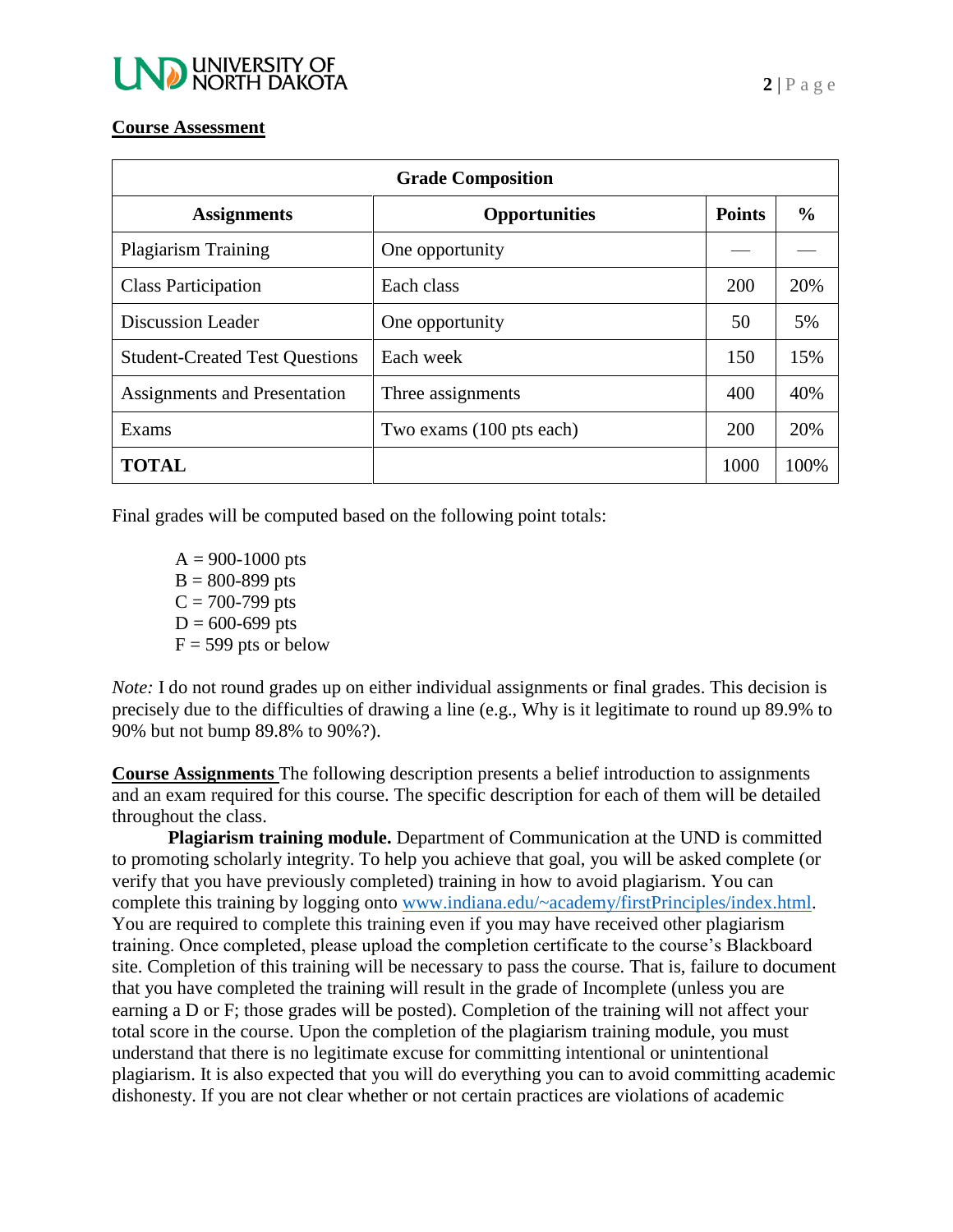# **LND UNIVERSITY OF**

dishonesty, please do not hesitate to email me, come to the office hours, or make an appointment for discussion.

**Class Participation.** Participation is essential to complete the course objectives. This class will be conducted from a lecture/discussion format. I do not see class as a simple repetition of what has been presented in your reading materials. Rather, I see class as an opportunity to collectively develop a deeper understanding of theories on persuasion and their relevance to reallife issues. To make productive use of this time, you are expected to read all the work required before each class and join the class to offer your thought and ideas. You may earn up to full participation points per class through your *reading-based*, *enthusiastic*, and *thoughtful* contribution to the discussion. It is important to note that being present (and awake) is not enough to earn participation points.

**Discussion Leader.** You will lead the discussion of a small group of students on a case study and present the collective thoughts of your group to the class. There will be 4 case studies throughout the semester, and you will choose one to lead the discussion. The date inquiry will be distributed at the beginning of the semester. Absence on your assigned day will lead to a loss of the points for discussion leader. You may swap with another classmate for the date on serving as a discussion leader as long as both parties agree AND both communicate with the instructor two days ahead of your assigned discussion.

**Student-created test questions.** Exams can be difficult, but writing a good exam can be as difficult as taking one. While instructors typically write the test questions for students, such practices have benefits for students as well. Research showed that students develop a better understanding of course content and feel less anxious about the exam if they learn how to create exam questions. Hence, each week, you will create and submit five test questions relevant to the readings of the week. *The questions should be multiple choices (i.e., each with four possible answers).* For each question, you will provide the correct answer and a brief explanation. Notice that simply say "see page 3 in the textbook" is not a good explanation. Then you will answer another student's questions and provide constructive feedback. The test questions should be directly relevant to the reading of the week. You should post your test questions on the Blackboard by the end of each Friday and provide your feedback no later than 9 am the following Tuesday. *Late posts of questions or responses will result in a loss of weekly points for the corresponding category.*

**Written and presented assignments.** Throughout the semester, you will complete three assignments that are designed to help you apply the theories and research covered in class to real-world problems. The specific requirements for each assignment will be provided in separate handouts later. But in general, you are expected to submit a brief report that accurately describes one or two theories, articulates your analysis, and offers theory-guided critique and recommendations. You will also present your ideas in class before submitting your written report. *The first and second assignments will be individual-based.* Each assignment is worth 125 points in total, with 100 points for each written report and 25 points for each poster presentation. *For the third assignment, you will collaborate with two other classmates.* The third assignment is worth 150 points in total, with 100 points for the written report and 50 points for the group presentation.

**Exams.** Two exams will cover materials in the assigned readings, lectures, slides, assignments, and case presentations. Before each exam, there will be a review session where I will help you familiarize the types of questions to be asked in the exam. The exams are noncumulative.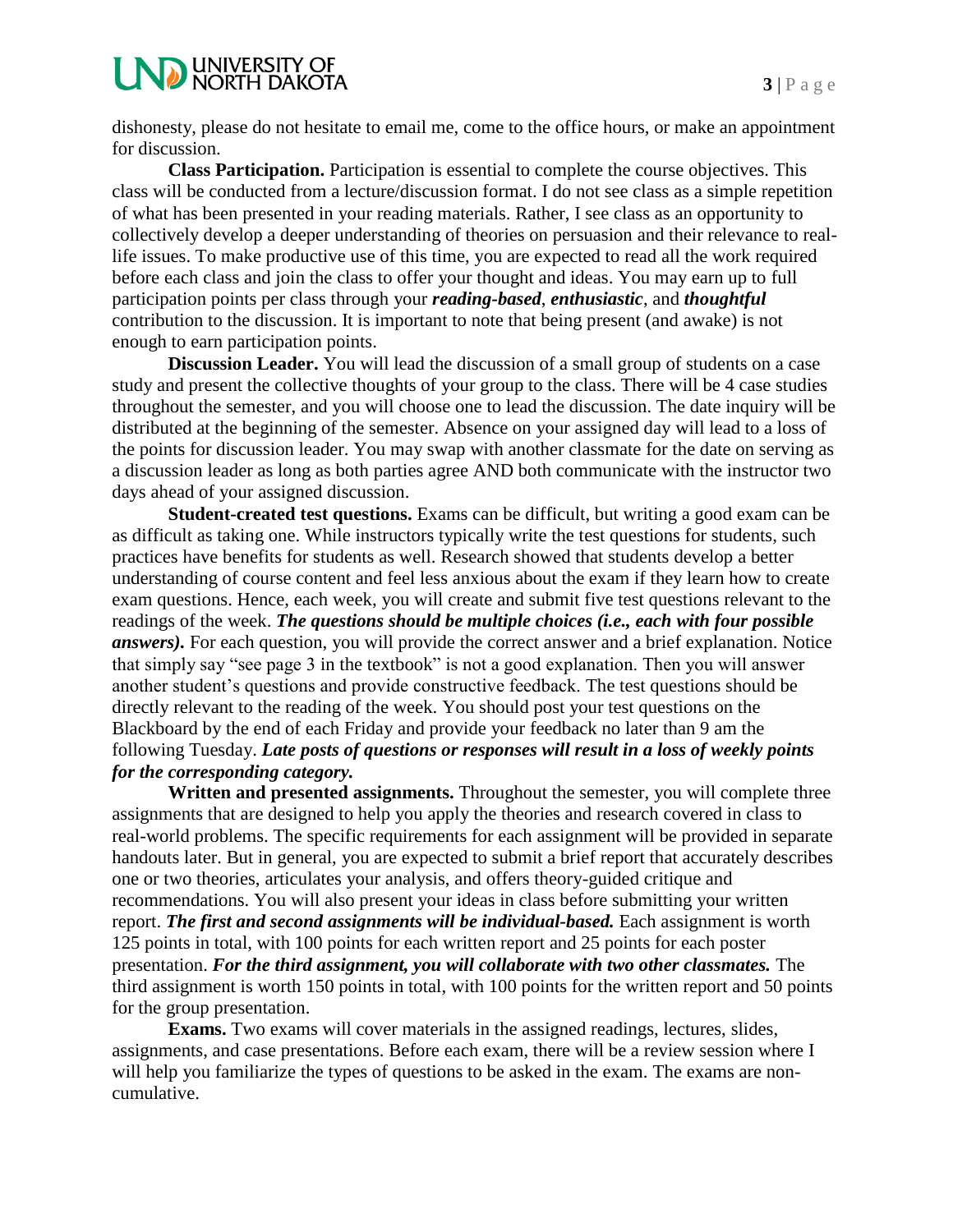

**Research participation.** Throughout the semester, there will be several opportunities for you to participate in research projects. Your research participation in any project is voluntary. Research participation will be compensated in the form of extra points. The number of extra points will not exceed 1% of the total grades. Credit compensation varies from projects to projects, depending on the amount of effort and time. In general, the student may receive 5 points for each one-half hour of out-of-class participation. In the case when you choose not to participate in research, alternative assignments will be provided that requires an equivalent amount of effort.

#### **Course Policies**

Scholarly integrity. All students are subject to the University of North Dakota Code of Student Life, including, but not limited to, issues of academic dishonesty. For more information, see https://www1.und.edu/code-of-student-life/appendix-b.cfm#2

**Deadlines.** All assignments must be submitted to the Blackboard. *Please note that all the deadlines for assignment submission are in Central Standard Time (CST).* In general, a 20% penalty will be given to each day the assignment is turned in late. However, late submission will not be penalized for unavoidable or legitimate circumstances, which must be properly documented. If certain deadline conflicts with religious observance, please notify me of your schedule during the first two weeks of the semester. I may allow for makeup exams if you have a legitimate and verifiable excuse at my discretion (e.g., a family or medical emergency with proper documents, and a university-sanctioned event), AND if you contact me for approval before the exam. No make-up opportunities will be provided for student-created test questions, digital participation, reaction essays, and research participation.

**Electronic devices.** Electronics can be a major distraction in class and disrupt class discussion. Resist the urge to checking emails and social media, and browsing websites may be easier said than done. There is accumulating evidence that supports the potential distracting effects of electronics in-class activities (see [Fried, 2008 for an example\)](https://www.sciencedirect.com/science/article/pii/S0360131506001436). But, because many of us often read online or take notes on laptops or tablets, I will allow electronics in class. However, if I find they become distracting, I reserve the right to disallow them in class. I highly recommend you take notes on paper, for better knowledge retention and comprehension (read more about [the benefits of longhand notes taking\)](https://www.scientificamerican.com/article/a-learning-secret-don-t-take-notes-with-a-laptop/).

**Office hours.** I encourage you to take full advantage of office hours. You are welcome to come by office hours without an appointment, or make an appointment if the office hours do not fit with your schedule. Remember, *you do not need a crisis to use office hours.* Instead, you can use them to ask questions about course materials specifically, or communication in general, to get additional reading materials, and to ask for clarification on the assignments.

**Course Citizenship.** You are expected to be polite and respectful in your responses to others' ideas, even if you may disagree. One way to sharpen your communication skills and have your voice heard is to provide constructive feedback on your classmates' ideas and presentations, both online and offline.

**Teaching style.** While I make every effort to accommodate all different learning styles in class, I tend to have a Facilitator teaching style, which takes a "student-centered learning" approach. Students who are "independent, active, collaborative learners thrive in this environment." If you are interested in gaining a better understanding of yourself as a learner, please refer to the Learning Style Inventory at [https://www.gadoe.org/Curriculum-Instruction](https://www.gadoe.org/Curriculum-Instruction-and-Assessment/Special-Education-Services/Documents/IDEAS%202014%20Handouts/LearningStyleInventory.pdf)[and-Assessment/Special-Education-](https://www.gadoe.org/Curriculum-Instruction-and-Assessment/Special-Education-Services/Documents/IDEAS%202014%20Handouts/LearningStyleInventory.pdf)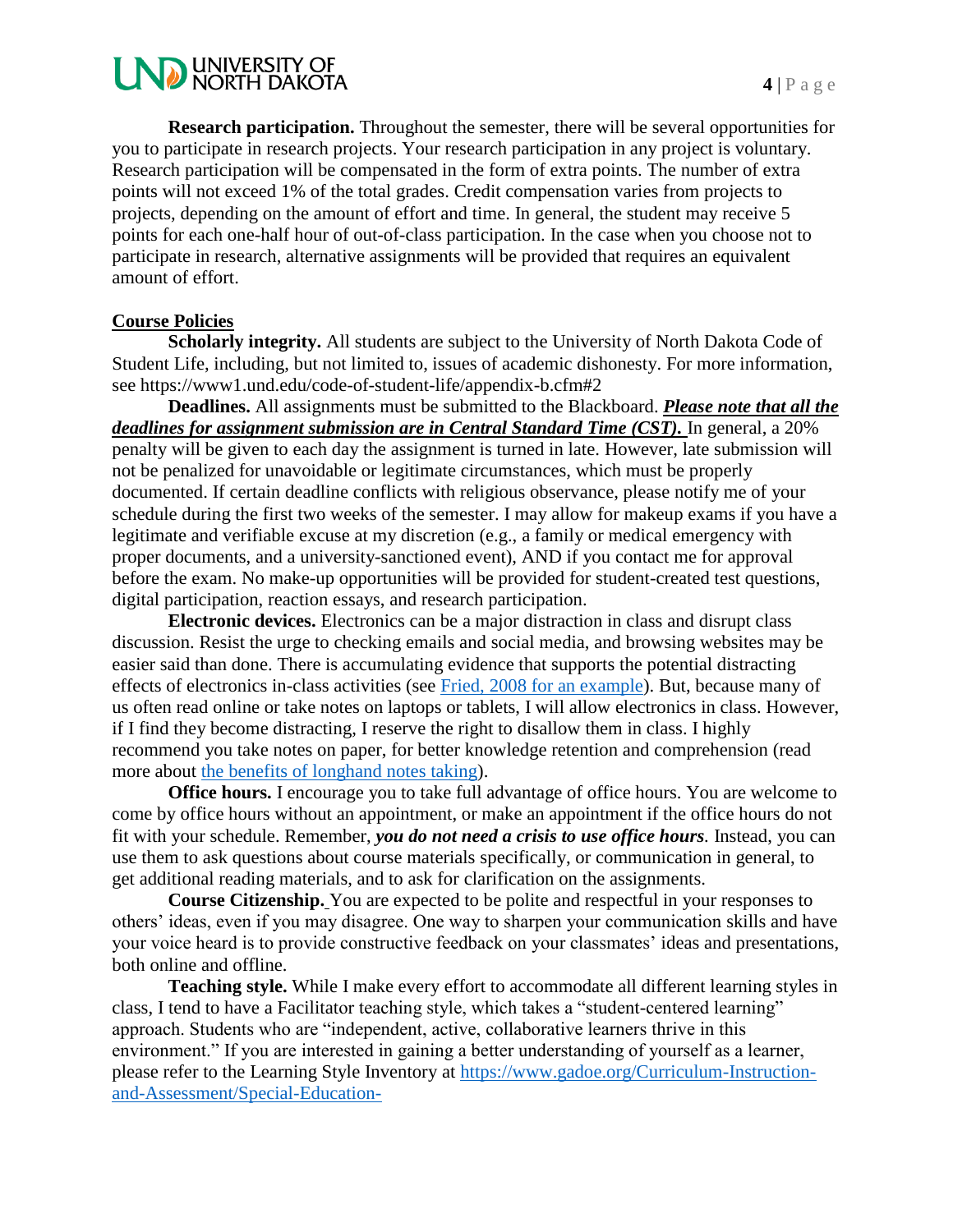## **NO UNIVERSITY OF NORTH DAKOTA**

[Services/Documents/IDEAS%202014%20Handouts/LearningStyleInventory.pdf](https://www.gadoe.org/Curriculum-Instruction-and-Assessment/Special-Education-Services/Documents/IDEAS%202014%20Handouts/LearningStyleInventory.pdf)

**Student resources.** To get confidential guidance and support for disability accommodation requests, students are expected to register with DSS at [www.UND.edu/disability-services/,](http://www.und.edu/disability-services/) 180 McCannel Hall, or 701.777.3425. You could access to resources for helping students in distress through the UND Cares program [\(https://www1.und.edu/student-affairs/student-rights-responsibilities/care-team.cfm\)](https://www1.und.edu/student-affairs/student-rights-responsibilities/care-team.cfm)

#### **Resources**

**Technical requirements/assistance.** For technical assistance, please contact UND Tech Support at 701-777-2222. For a list of Technical Requirements, please visit the website. Visit techsupport.und.edu for their hours, help documents, and other resources. To succeed in this course, at a minimum, you should be able to: 1) Navigate in and use basic Blackboard functions; 2) Download and open electronic documents; 3) Create, save, and upload/attach electronic documents; 4) Send, receive, and manage email.

**Access and navigation.** This course was developed and will be facilitated by utilizing Blackboard. To get started with the course, please go to [http://blackboard.und.edu.](http://blackboard.und.edu/) You will need your NDUS.Identifier, Username, and Password to log in to the course. If you do not know your NDUS Identifier or have forgotten your password, please go to

[http://www1.und.edu/uit/ndus.cfm.](http://www1.und.edu/uit/ndus.cfm) On the left side course menu in Blackboard, there is a "Lessons" tab. Inside Lessons, you will find all the required readings, videos, and assignments/activities for the week. An overview of each week can be found in Blackboard under the Schedule tab.

**Announcement.** Announcements will be posted in Blackboard regularly. Be sure to check the class announcements regularly as they will contain important information about class assignments and other class matters.

**Email.** You are encouraged to post your questions about the course in the FAQs discussion board forum in the Blackboard site. This is an open forum in which you and your classmates are encouraged to answer each other's questions. But, if you need to contact me directly, check the Faculty tab in Blackboard or the syllabus for my contact information. I will respond back to you within 24 hours during the week and may not respond on the weekend until the next business day.

**Writing center.** The Writing Center is a resource for students, faculty, and staff working on writing projects in any field and at any stage of the writing process. Located in Merrifield Hall, Room 12, the Writing Center offers free individual sessions with a writing consultant. Make an appointment online at [http://writingcenter.und.edu.](http://writingcenter.und.edu/)

**Seek help when in distress.** We know that while college is a wonderful time for most students, some students may struggle. You may experience students in distress on campus, in your classroom, in your home, and within residence halls. Distressed students may initially seek assistance from faculty, staff members, their parents, and other students. In addition to the support we can provide to each other, there are also professional support services available to students on campus through the Dean of Students and University Counseling Center. Both staffs are available to consult with you about getting help or providing a friend with the help that he or she may need. For more additional information, please go to http://und.edu/und- cares/.

**Notice of nondiscrimination.** It is the policy of the University of North Dakota that no person shall be discriminated against because of race, religion, age, color, gender, disability, national origin, creed, sexual orientation, gender identity, genetic information, marital status,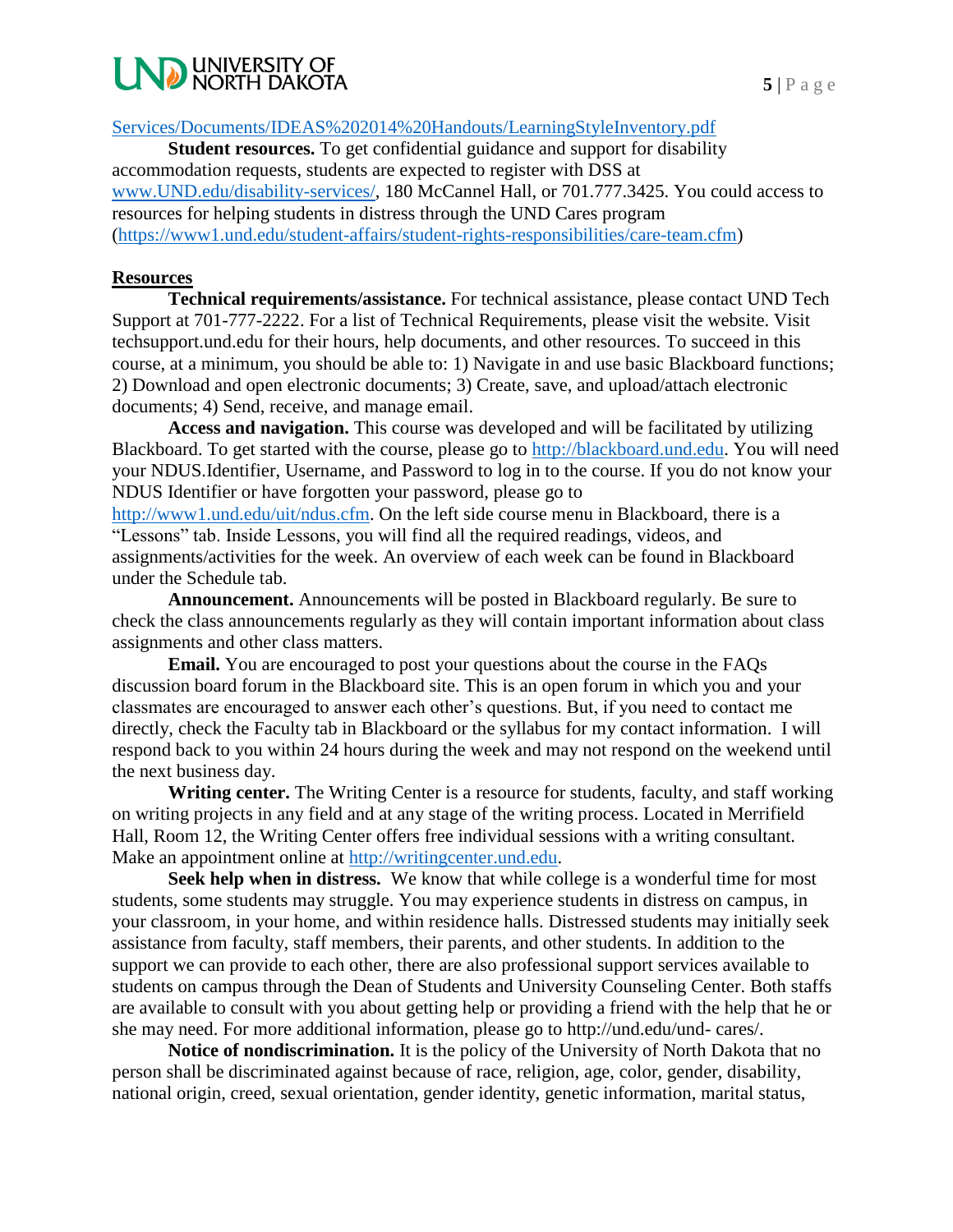

veteran's status, or political belief or affiliation and the equal opportunity and access to facilities shall be available to all. Concerns regarding Title IX, Title VI, Title VII, ADA, and Section 504 may be addressed to: Donna Smith, Director of Equal Employment Opportunity/Affirmative Action and Title IX Coordinator, 401 Twamley Hall, 701.777.4171, [und.affirmativeactionoffice@UND.edu](mailto:und.affirmativeactionoffice@UND.edu) or the Office for Civil Rights, U.S. Dept. of Education,

500 West Madison, Suite 1475, Chicago, IL 60611 or any other federal agency.

**Reporting of sexual violence.** If you or a friend has experienced sexual violence, such as sexual assault, domestic violence, dating violence or stalking, or sex-based harassment, please contact UND's Title IX Coordinator, Donna Smith, for assistance: 701.777.4171; donna.smith@UND.edu; or go to [http://und.edu/affirmative-action/title-ix.](http://und.edu/affirmative-action/title-ix)